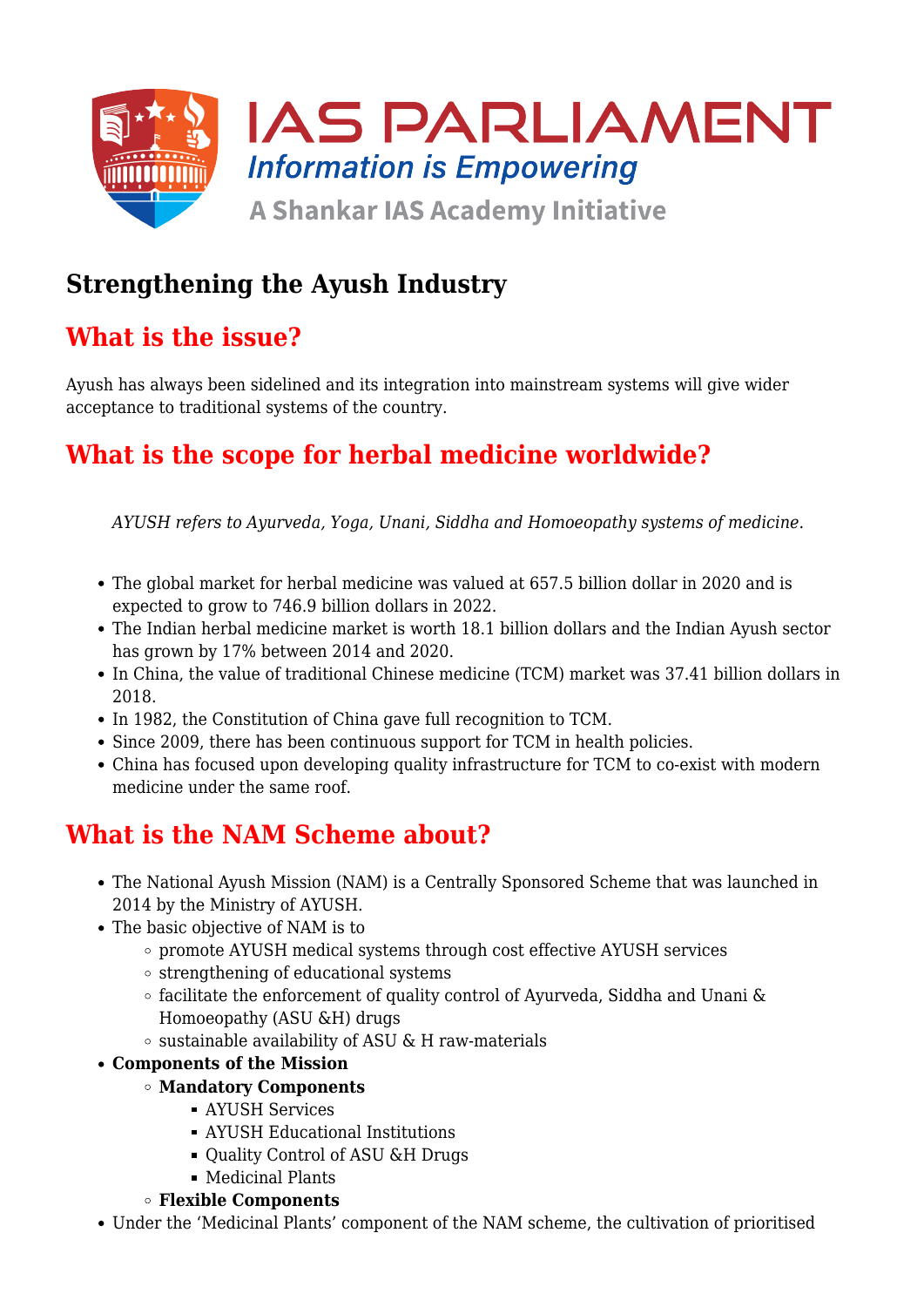medicinal plants in identified clusters/zones is being supported.

- For the cultivation of plants, subsidies at 30%, 50% and 75% of the cultivation cost for 140 medicinal plants are being provided.
- The National Medicinal Plant Board (NMPB) implements the medicinal plant component of Ayush through state bodies—State Medicinal Plant Boards (SMPBs).

# **What efforts have been taken to promote Ayush industry?**

- **WHO-Global Centre for Traditional Medicine** The foundation of the WHO-Global Centre for Traditional Medicine was laid in Jamnagar. This will be the first and only global outpost centre for traditional medicine across the world.
- **Committees** NITI Aayog has constituted a committee and four working groups on integrative medicine to provide deeper insights and recommendations in the areas of education, research, clinical practice and public health and administration.
- **Financial assistance** The Ministry of Finance has announced a Rs. 4000-crore package under the Aatmanirbhar Bharat Abhiyaan for the promotion of herbal cultivation.
- **Medicinal plant production** In 2021, Union Ayush Minister had announced that medicinal plants will be cultivated on 75,000 hectares of land.
- **Yoga Certification Board (YCB)** YCB has been established to bring synergy, quality and uniformity in knowledge and skills of Yoga professionals across the world through certification programs.

# **What is the need of the hour?**

- **Need for a thrust** The Ayush sector requires a multi-dimensional thrust, ranging from initiatives at the institutional level, massive awareness and promotion of cultivation of medicinal plants by farmers, to trade-related interventions and quality focus measures.
- **Strengthening of SMPBs** The organisational structure of SMPBs should have experts for conservation, cultivation, R&D, herbal garden and nurseries, IEC and marketing and trade of medicinal plants.
- Comprehensive databases on Ayush trade, products and raw materials is needed.
- Expansion of [HS \(Harmonised system\) codes](https://www.iasparliament.com/prestorming/quiz/answer/8323) to accommodate various features of traditional medicine and medicinal plant products based on existing requirements is required.
- **Integration of Ayush** Integration of Ayush systems into mainstream systems will certainly give wider acceptance for traditional systems of the country.

#### **References**

- 1. [https://www.thehindu.com/todays-paper/tp-opinion/invigorating-the-ayush-industry/article6537](https://www.thehindu.com/todays-paper/tp-opinion/invigorating-the-ayush-industry/article65374191.ece) [419ece](https://www.thehindu.com/todays-paper/tp-opinion/invigorating-the-ayush-industry/article65374191.ece)
- 2. <https://vikaspedia.in/health/nrhm/national-health-programmes-1/national-ayush-mission-nam>
- 3. <https://pib.gov.in/PressReleasePage.aspx?PRID=1656379>